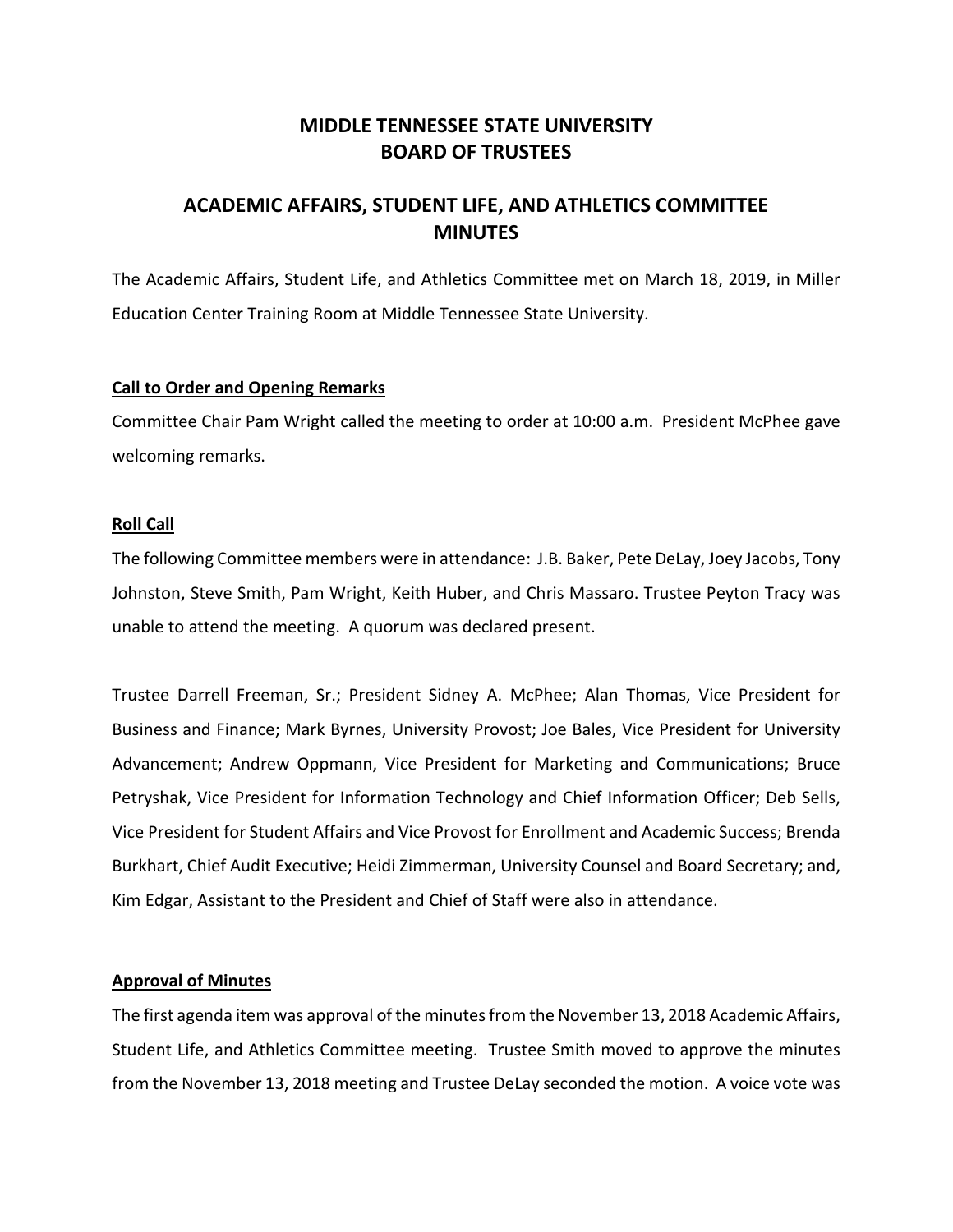taken and the motion to approve the minutes from the November 13, 2018 meeting of the Academic Affairs, Student Life, and Athletics Committee carried.

## **Rule Promulgation and Related Policy Revision**

#### **Academic Misconduct**

Ms. Zimmerman stated MTSU is required by statute, T.C.A. § 49-8-203(a)(1)(D), to promulgate a rule regarding academic misconduct. There were also revisions to the accompanying university policy. Dr. Cheryl Torsney, Vice Provost for Faculty Affairs, introduced Michael Baily, Director of Academic Integrity. She gave the committee data on the number of academic misconduct cases reported at MTSU. The policy and rule detail the process for reporting academic misconduct; the rights of the student and faculty; and sanctions for academic misconduct. Cases of academic misconduct are adjudicated by a committee of faculty and students when the accused student does not accept responsibility. The policy revisions added provisions for graduate students who have been found responsible for academic misconduct.

A motion was made by Trustee Johnston to approve the rule promulgation (Chapter 0240-07-04) and related policy (312) revisions on Academic Misconduct. Trustee DeLay seconded the motion.

A roll call vote was taken and the motion to approve the rule promulgation and related policy on Academic Misconduct carried unanimously.

#### **Residency Classification**

Ms. Zimmerman stated this is another area where MTSU has a policy and is required by statute, T.C.A. § 49-8-104, to promulgate a rule. Policy was updated and the rule came forth from the policy. President McPhee stated the importance of having a clear policy on residency that aligns with the requirements of state law. Trustee Smith asked Gen. Huber if he was satisfied with the changes to the classification of student veterans. Gen. Huber thanked Drs. Sells and Miller for their work on this revision and said he was very satisfied with the policy.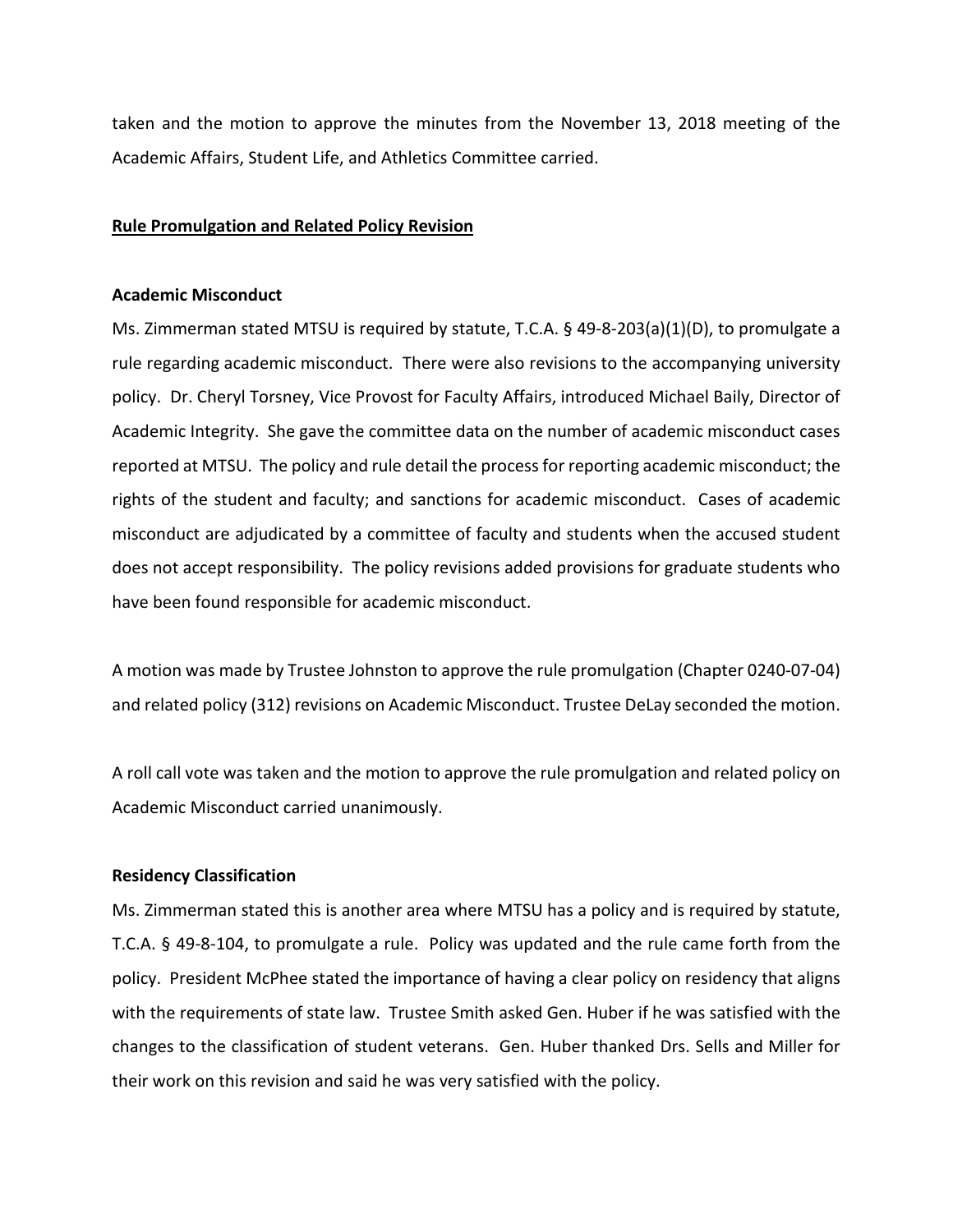A motion was made by Trustee DeLay to approve the rule promulgation (Chapter 0240-07-02) and related policy (501) revisions on Residency Classification. Trustee Johnston seconded the motion.

A roll call vote was taken and the motion to approve the rule promulgation and related policy on Residency Classification carried unanimously.

# **Academic Program Modifications**

**Elevate the Master of Education (M.Ed.) in Professional Counseling to Specialist in Education (Ed.S.) in Professional Counseling.** Provost Byrnes told the committee that this modification will not result in the program or its curriculum changing. He explained that the accrediting body for the Master of Education (M.Ed.) in Professional Counseling degree requires completion of 60 credit hours, so the degree will be elevated to Specialist in Education (Ed.S.) which is typically 60 hours. This is helpful to students because many school systems pay higher salaries for employees with higher degrees. There are approximately 50-60 students in this program.

# **Change the Master of Science (M.S.) degree in Public Health to a Master of Public Health**

**(M.P.H.).** Provost Byrnes told the committee that the curriculum is already in place for the M.P.H., and this degree designation is much more nationally recognized. It is to the benefit of our students. Trustee Johnston added that he holds an M.P.H. degree from Florida.

A motion was made by Trustee DeLay to approve both academic program modifications. Trustee Johnston seconded the motion.

A voice vote was taken and the motion to approve both academic program modifications carried unanimously.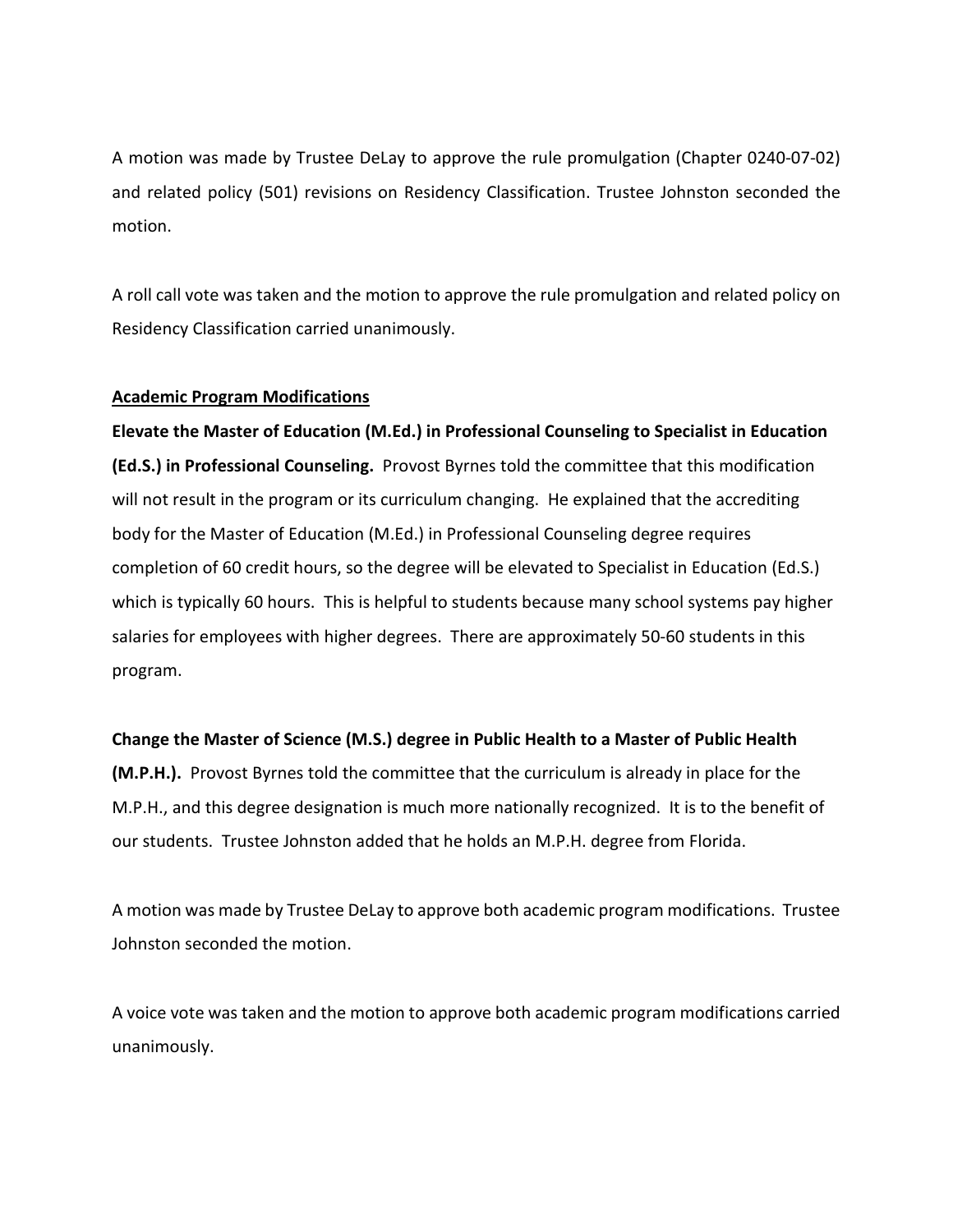## **Academic Degrees Under Consideration**

**Master of Science (M.S.) in Speech-Language Pathology**. MTSU's bachelor's in Speech-Language Pathology and Audiology has been one of MTSU's stronger undergraduate programs for years. Its graduates have to go elsewhere for the master's degree, which is required for licensure as a Speech-Language Pathologist. This degree will allow MTSU students to remain here.

**Master of Science (M.S.) in Biomedical Sciences**. This degree is fills the need of students entering health professions who might not have the necessary coursework for admission to medical, dental, pharmacy, or other professional schools.

**Master of Public Health (M.P.H.)**. If our Academic Program Modification to change the degree designation from M.S. to M.P.H. is not granted, a Letter of Notification and a New Academic Program Proposal will be submitted to THEC.

A motion was made by Trustee Smith to approve academic degrees under consideration. Trustee DeLay seconded the motion.

A voice vote was taken and the motion to approve academic degrees under consideration carried.

# **Notification of Academic Actions**

Provost Byrnes explained that the degree programs offered at MTSU are constantly being reviewed to determine whether to continue to offer them. The following information reflects such a review.

**Consolidation of the M.S.T. in Mathematics and the M.S. in Mathematics**. These programs will be combined due to the small number of students enrolled in each program. Consolidating these programs will allow for more efficient delivery of the curriculum.